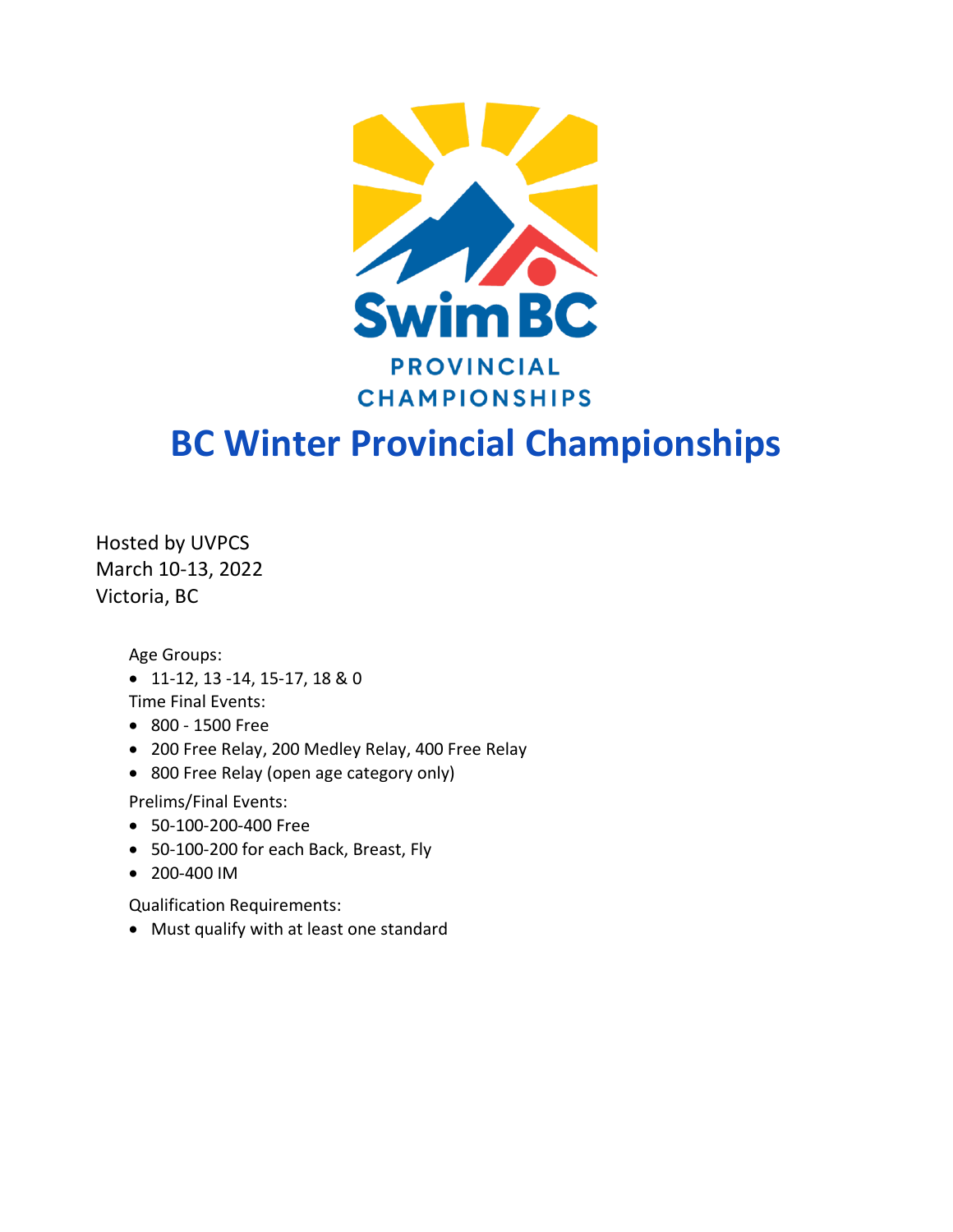*Hosted by UVIC Pacific Coast Swimming and Swim BC*

Sanctioned by Swim BC: #36927

Swim BC would like to begin by acknowledging that the land on which we gather lies within the traditional territories of the Lkwungen peoples known today as Songhees and SXIMEŁEŁ (Esquimalt) Nations and the WSÁNEĆ peoples known today as WOŁEŁP (Tsartlip), BOḰEĆEN (Pauquachin), SȾÁUTW̱ (Tsawout), W̱SIḴEM (Tseycum) and MÁLEXEȽ (Malahat) Nations.

#### **SAFE SPORT**

Swim BC believes that athletes, coaches, officials, support staff and volunteers have the right to participate in a safe and inclusive sport environment that is free of abuse, harassment, and discrimination.

Swim BC is dedicated to providing a safe and inclusive environment, which involves promoting Open and Observable Environments. This means making meaningful and concerted efforts to avoid situations where a coach/official/staff member, etc. might be alone with an athlete. All interactions between an athlete and an individual who is in a position of trust should normally, and wherever possible, be in an environment or space that is both 'open' and 'observable' to others.

All participants in this event are reminded that they are bound by Swim BC's Policies and Procedures, including but not limited, to the Code of Conduct and Ethics policy, the Gender Equity policy and the Screening and CRC policy.

#### **COMPETITION HOSTS**

UVIC-Pacific Coast Swimming and Swim BC

**VENUE**  4636 Elk Lake Dr. Victoria, BC

#### **POOL**

8-lane 50 metre competition pool 4-lane 25 metre warm-up pool - Dive tank

**MEET MANAGER** Jeff Stevens [jeffreystevens@shaw.ca](mailto:jeffreystevens@shaw.ca) **[MEET REFEREE](mailto:jeffreystevens@shaw.ca)** Glenn Greig **OFFICIALS COORDINATOR** Tracy Poulin **SWIM BC & ENTRIES CONTACT** Carrie Matheson [\(carrie.matheson@swimbc.ca\)](mailto:carrie.matheson@swimbc.ca)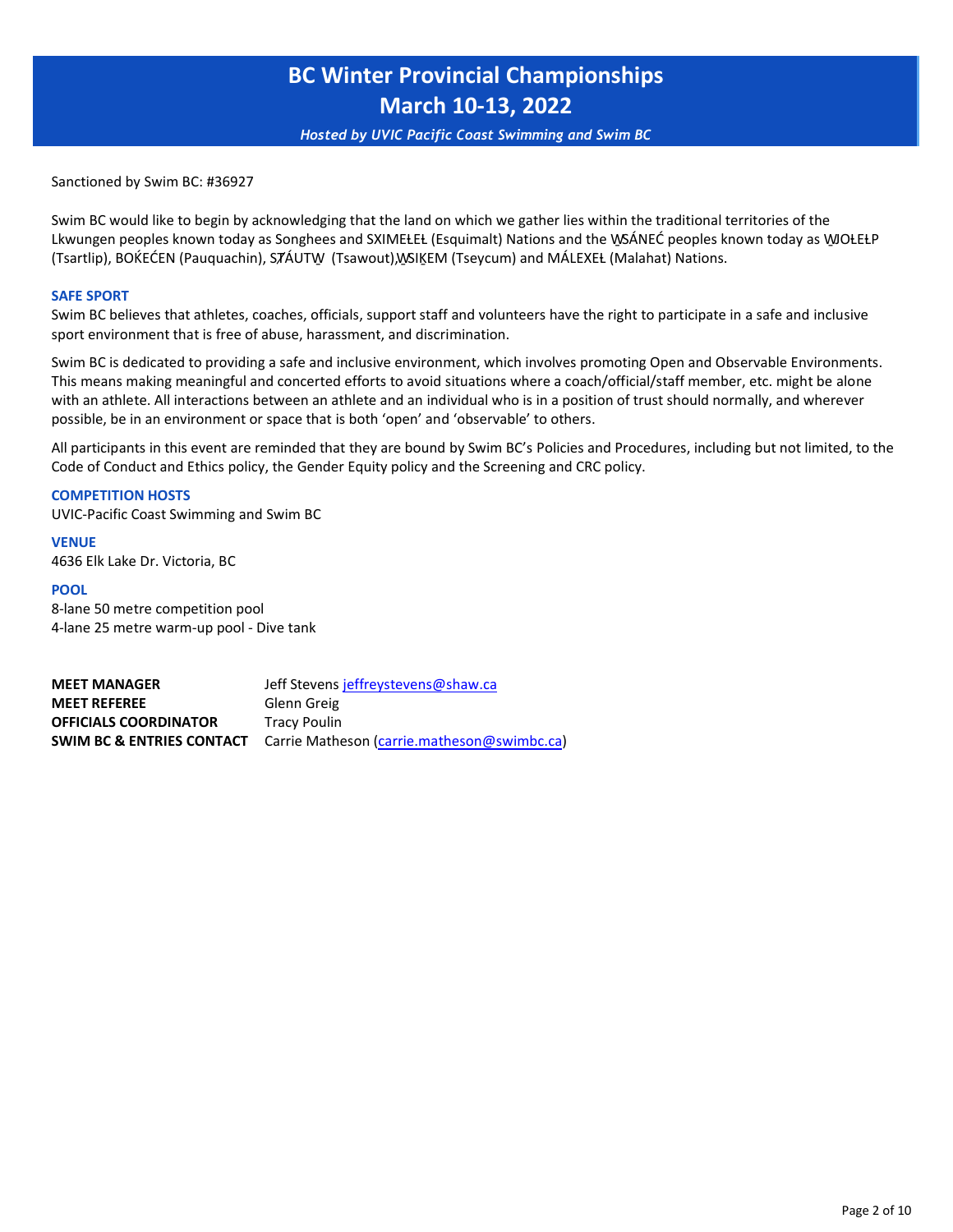*Hosted by UVIC Pacific Coast Swimming and Swim BC*

#### **[SESSIONS &](mailto:carrie.matheson@swimbc.ca) TIMELINES**

Currently, Saanich Commonwealth Place has a max of 350 people allowed per session which includes swimmers, coaches, officials, and volunteers.

Prelims will be broken into two (2) sessions to keep our participation numbers within these limits. The Finals session will be run at the end of each day.

After the entry deadline, Swim BC will post on our website and distribute to each entries contact person the session layouts and timelines.

#### **ELIGIBILITY**

- 1. All swimmers must be registered with a Swim BC, SNC, or other FINA recognized club.
- 2. Qualifying period is from January 1, 2020, to the entry deadline.
- 3. During the Qualifying Period, athletes must have attained at least ONE qualifying time (in their age group), in an appropriately sanctioned competition as of the entry deadline.
- 4. Age groups for individual events will be 11-12, 13-14, 15-17 and 18 & Over
- 5. Swimmer age is as of the first day of competition.

#### **NON-QUALIFIED SWIMS**

Entries not meeting the qualifying standards will not be accepted.

#### **ENTRIES**

- 1. Entries will be validated against the SNC meet results database; invalid entry times, unofficial splits, or converted entry times will not be accepted.
- 2. NO CONVERTED TIMES. All SCM entries will be converted to LCM by meet management and seeded accordingly.
- 3. "Custom Time" entries will not be accepted in individual events; swimmers must have a valid provable entry time in each event they enter.
- 4. For reference purposes, please email a .pdf copy of entries to Entries Contact: Carrie Matheson [\(carrie.matheson@swimbc.ca\)](mailto:carrie.matheson@swimbc.ca)
- 5. [Relay entries](mailto:carrie.matheson@swimbc.ca) MUST include names along with the relay entries. Relay swimmers may be changed at the meet. If a relay is entered without FOUR (4) names, it will be seeded as "NT".
- 6. Individual Fees (including Swim BC Competition Surcharge and Facility Fees) are \$75.00 per swimmer.
- 7. Relay Fees are \$12.00 per relay.
- 8. Cheques payable to: **Pacific Coast Swimmers' & Parents' Association**
- 9. All fees MUST be paid to the Clerk of Course Desk prior to the start of the meet.
- 10. Entries must be uploaded to SNC meet listings website prior to the entry deadline.
	- a. Please include the correct contact name, phone number, and email address when uploading entries.

11. **Late entries WILL NOT be accepted**. Please submit club entries as soon as possible so session layouts/timelines can be created in a timely fashion.

#### **ENTRY DEADLINE:**

**MONDAY, FEBRUARY 28, 2022 AT 9:00 PM (PST)**

#### **SCRATCH DEADLINE: TUESDAY, MARCH 8, 2022 AT 12:00 NOON**

#### **COVID RESTRICTIONS**

Meet Management reserved the right to alter the meet information and/or event schedule to comply with the current Public Health Orders and Facility Rules. As new information becomes available, it will be distributed to all clubs as soon as possible.

Current facility requirements are:

- 1. Proof of vaccination will be required by all athletes, volunteers, officials, and coaches.
- 2. Masks to be always worn, right up until and as athletes prepare to race.
- 3. Spectators are NOT allowed.

#### **GENERAL MEET RULES**

- 1. This meet will observe rules as outlined in the current SNC Rulebook.
- 2. POOL DEPTH Shallow End 2 m, Deep End 2 m. a. Starts will be conducted from Starting Platforms (blocks) as per FINA FR 2.3 and SW 4.1
- 3. There will be no deck entries, exhibition swims, or time trials.
- 4. Swim BC Competition Warm-up Safety Procedures will apply.
- 5. Preliminary heats will be swum double-ended, divided by meet management such that both ends finish at approximately the same time.
- 6. Fastest three heats of all prelims/finals events will be circleseeded. Except for 400 Free and 400 IM – those two events will have the fastest 2 heats circle-seeded.
- 7. There will be an "A" final only.
- 8. Backstroke Ledges will be available for Finals and the warms ups for Finals sessions.
- 9. Time Final events (including relays) with 9 or 10 entrants, will be seeded such that the fastest heat will have all lanes filled.
- 10. All swim-offs are to be run at a time mutually agreed upon by coaches and officials. Every effort will be made to run the swim-off by the end of the session in which the tie occurred.
- 11. Coaches are asked to check in with the Meet Manager / Clerk of Course desk immediately upon arrival to pay entry fees, pick up Meet Package and receive any information regarding changes.
- 12. A coaches' meeting will be held 10 minutes prior to the start of the meet and as necessary throughout the meet.
- 13. Violations of the Swim BC Code of Conduct and Ethics policy may result in immediate disqualification from the meet.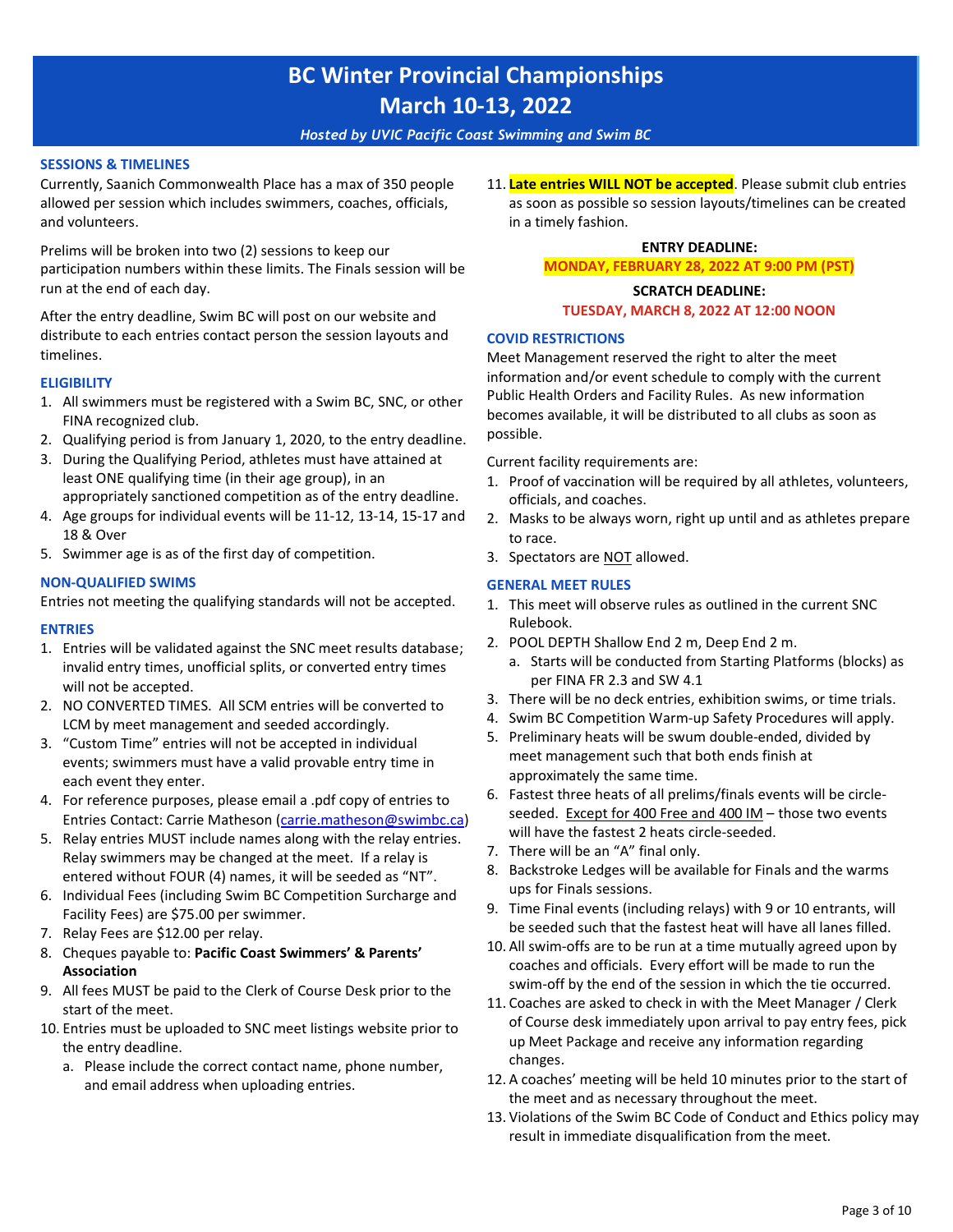#### *Hosted by UVIC Pacific Coast Swimming and Swim BC*

- 14. All participants are to respect the facility rules including: no deck changing and no outside shoes on deck.
- 15. Coaches and volunteers: please bring your own refillable water bottle (no glass containers). Water filling stations are available throughout the facility.

#### **800 & 1500 FREESTYLE**

- 1. These events are time finals.
- 2. There will be a positive check-in for the 800m and 1500m Freestyles.
	- a. Deadline will be 30 mins after the start of the session in which the event will be swum. (9:30am)
- 3. The Top 8 in each group will swim in a single heat at the beginning of the Final Session of that day.
- 4. All other swimmers will be senior-seeded, swum fastest-toslowest alternating genders; two per lane, if necessary, to meet session timelines.
- 5. Distance Lap Counters will not be available.

#### **PARA-SWIMMING**

- 1. Para-swimmer's complete classifications \*(S, SB, SM) must be included with athlete surname in their entries.
- 2. Para-swimmers must have a Level 2, 3 or international sport classification by the entry deadline.
- 3. No sport classification will be provided at the event, swimmers requiring sport class evaluation must submit a request a minimum of 60 days in advance of the entry deadline on the Swimming Canada website.
- 4. The most current WPS rules will be observed for all Paraswimming events.
- 5. Depending on the swimmer's list of exceptions, by the entry deadline they MUST attain at least ONE (1) of either the Junior or Senior Provincial Para swimming qualifying standards.
- 6. All Entries must meet their qualifying standard. There are NO non-qualified swims.
- 7. Para-swimming events will be single-gender and multi-class, although the genders may be combined in the lower subscripted events.
- 8. There will be SEVEN "para-specific events": 50 Free, 100 Free, 200/400 Free, 50/100 Back, 50/100 Breast, 50/100 Fly and 150/200IM, with distances for each class corresponding to the distances outlined in the time standards.
	- a. 200/400 Free event will be a time final.
- 9. Para-swimmers may enter Able-bodied events provided they meet the Provincial Standard in their age group and that event.
	- a. Para-swimmers cannot enter the same event in both the Para and Able-bodied categories.
- 10. Strokes/events where distances are split by class (e.g., 50/100 Back) will be scored against each other for one set of finalists from each of those pairs of events.
- 11. Para-swimming events with more than five entries, Paraswimmers will have prelims and finals. Prelims will be swum with the able-bodied events where possible. Para-swimmers will be seeded in prelims according to entry times.
- 12. Para-swimming events with fewer than five entries, the event(s) will be Para-swimmer-only time finals during the finals sessions.
- 13. Placings will be determined by using the current male and female Swimming Canada Performance Points Charts.

#### **RELAYS**

- 1. Age groups for relays will be:
- a. 200 FR, 200 MR, 400 FR: 11-12, 13-14, 15-17 and 18 & Over b. 800 FR: Open category only
- 2. All relays are time finals. There are no qualifying times for relays. NT entries will be accepted for relay events.
- 3. For relays, no more than **TWO** (2) swimmers may be from a younger age group. In such cases, the swimmer(s) may swim in both their own age-group relay as well as in one or more older age group relays.
- 4. Only swimmers whose names appear on the meet entries shall compete in relay events.
- 5. Swimmers who will be in relays only shall be listed in their club's Hy-tek entry file as "Relay only swimmers"; such swimmers will be subject to all swimmer surcharges.
	- a. A relay team may have no more than two "relay-only" swimmers.
	- **b. An email must also be sent to the Entries Contact notifying them of the relay-only swimmers and their SNC ID number and date of birth.**
- 6. Deadline for relay name/order changes will be 30 minutes prior to the start of the Final session.

#### **SCORING**

1. Individual scoring: 20-17-16-15-14-13-12-11 Relay scoring: 40-34-32-30-28-26-24-22

#### **AWARDS**

- 1. Medals will be awarded for 1st, 2nd, and 3rd places in all individual and relay events.
- 2. Ribbons will be awarded for 4th, 5th, 6th, 7th, and 8th places in individual events only.
- 3. Individual Aggregates:
	- a. Will be scored using the individual scoring system listed above.
	- b. Age Categories: 11-12, 13-14, 15-17 and 18 & Over
- 4. Swim BC will award a Team Banner to the Top Scoring Club. This will be presented at the end of Sunday Finals.
- 5. Aggregates and Team Banner will be presented at the end of Sunday Finals.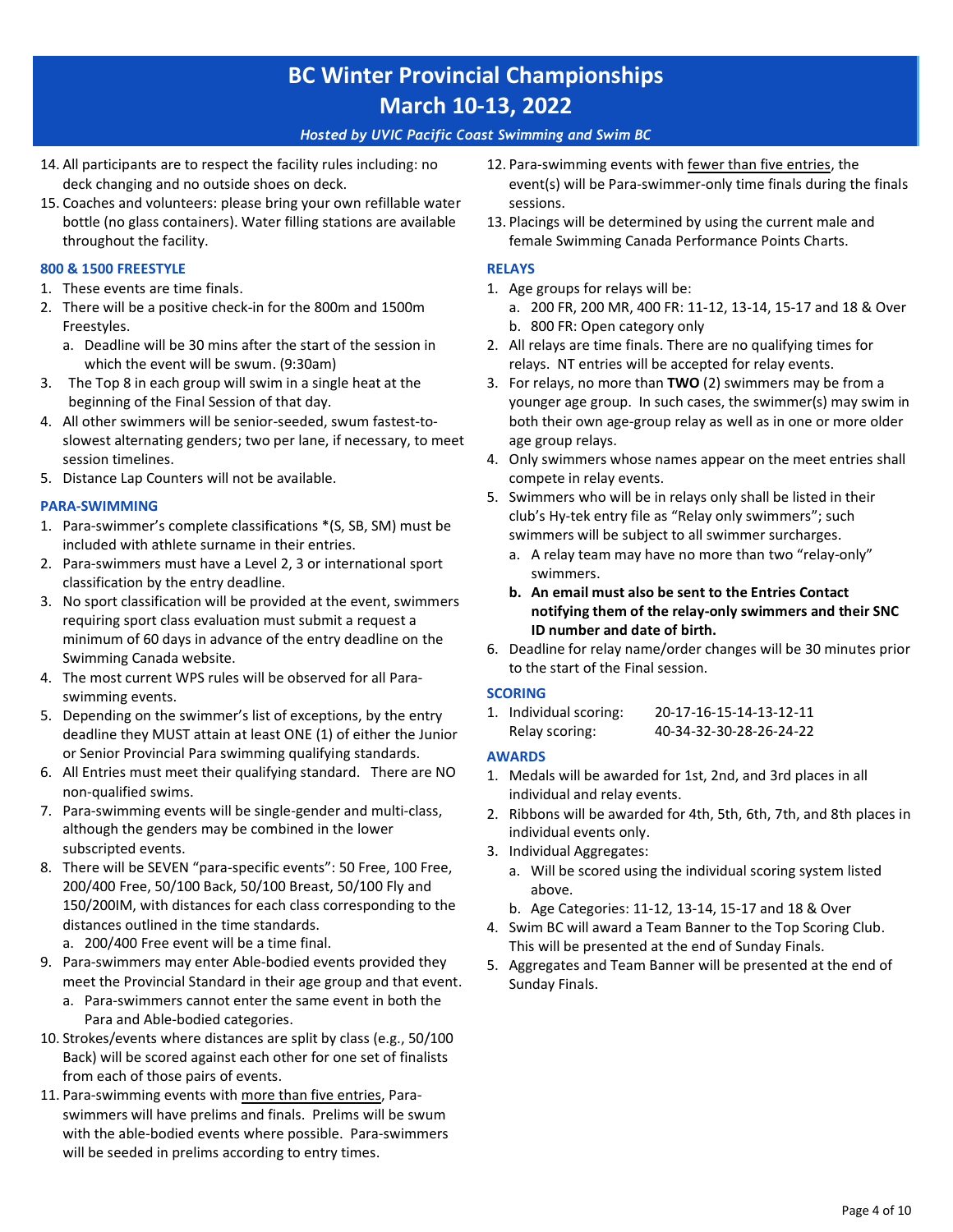*Hosted by UVIC Pacific Coast Swimming and Swim BC*

#### **SCRATCHES**

#### **Scratches received prior to March 8th at noon will not incur Meet Fees.**

- 1. There is no scratch penalty for no-shows, step downs and unexcused and/or incomplete swims during prelims and/or time finals.
- 2. The following rules apply for all finalists plus alternates as listed on the official posting of prelims results.
	- a. For all final events, no-shows, step downs and unexcused incomplete swims will be considered "late scratches" and subject to the late scratch penalty of \$20. Fines are to be paid immediately. The swimmer and/or relay swimmers in question shall not swim subsequent events until the fine is paid.
	- b. For finals, the scratch deadline will be 30 minutes following the completion of the preliminary events (excluding time final events).
	- c. For finals, email scratches will not be accepted.

#### **COACH COMPLIANCE Registration**

Head Coaches must be, at minimum, registered in the Swimming Canada "A2" registration class. Assistant Coaches must be, at minimum, registered in the Swimming Canada "C" registration class. **All coaches must be fully registered and compliant with all Swim BC Registration Requirements.**

Failure to adhere to the Swim BC Registration Requirements presents substantial risks to Swim BC and its members.

It is incumbent upon each Coach to manage their registration and certification levels. Go to the CAC's [The Locker](https://thelocker.coach.ca/account/login?mode=login) [for more](https://thelocker.coach.ca/account/login?mode=login) information.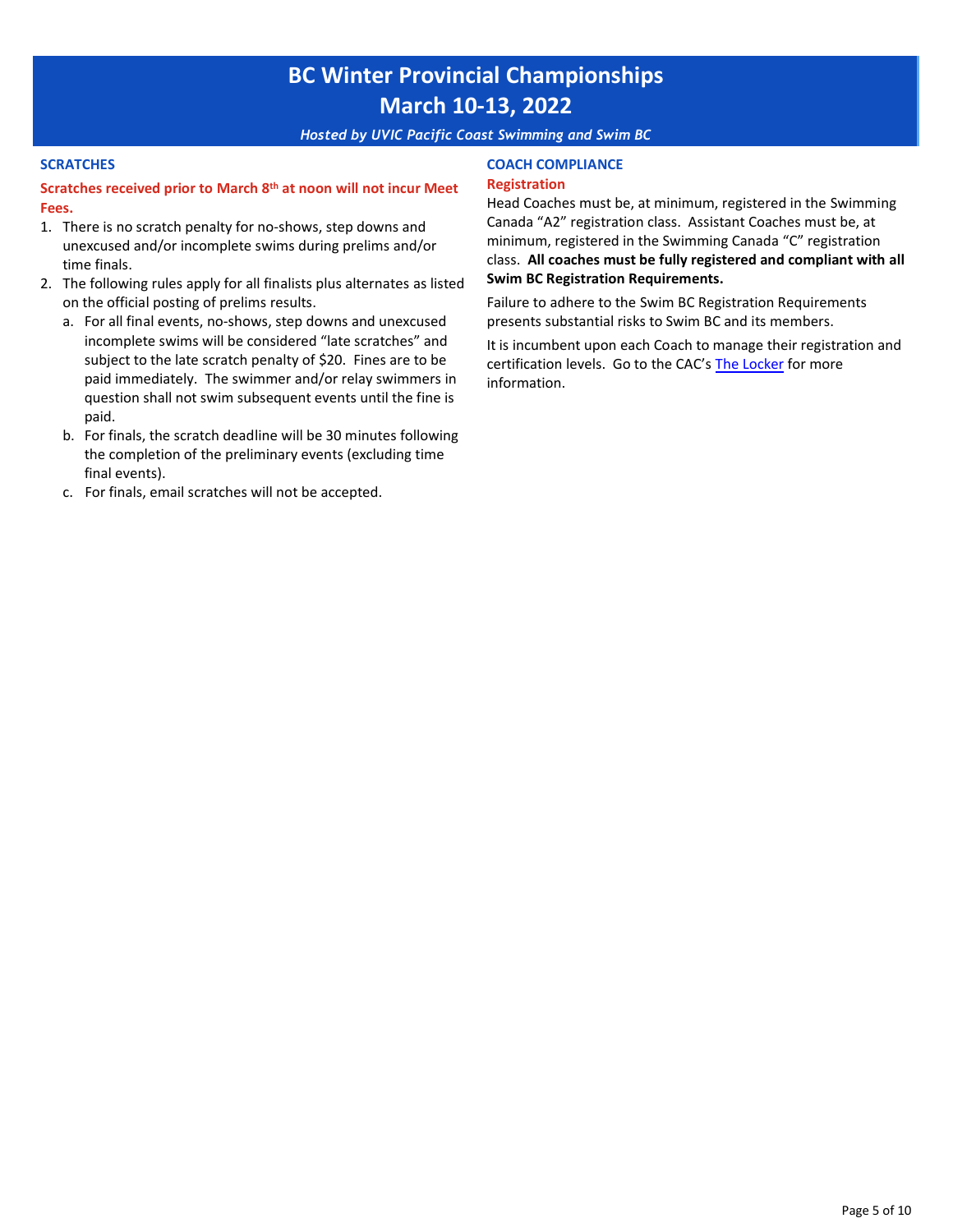*Hosted by UVIC Pacific Coast Swimming and Swim BC*

### **Schedule of Events**

|               |             | Thursday, March 10, 2022   PRELIMS |                |                        |             | Thursday, March 10, 2022   FINALS |
|---------------|-------------|------------------------------------|----------------|------------------------|-------------|-----------------------------------|
| Warm-Up:      |             | TBC                                |                | Warm-Up:<br><b>TBC</b> |             |                                   |
| Competition:  |             | <b>TBC</b>                         |                | Competition:           |             | <b>TBC</b>                        |
| <b>FEMALE</b> | <b>MALE</b> | <b>AGE</b>                         | <b>EVENT</b>   | <b>FEMALE</b>          | <b>MALE</b> | <b>AGE</b>                        |
|               |             | All                                | 200 Free       |                        |             | 11-12/13-14                       |
|               |             | Para                               | 50/100 Back    |                        |             | 18&0                              |
|               |             | All                                | 100 Back       |                        |             | All                               |
|               |             | All                                | <b>200 Fly</b> |                        |             | Para                              |
|               |             | All                                | 50 Breast      |                        |             | All                               |
|               |             | Para (TF)                          | 200/400 Free   |                        |             | All                               |
|               |             | 11-12/13-14                        | 800 Free       |                        |             | All                               |
|               |             | 18&0                               | 1500 Free      |                        |             |                                   |
|               |             | $11 - 12$                          | 200 Free Relay |                        |             |                                   |
|               |             | 13-14                              | 200 Free Relay |                        |             |                                   |
|               |             | $15 - 17$                          | 200 Free Relay |                        |             |                                   |
|               |             | 18&0                               | 200 Free Relay |                        |             |                                   |

| Friday, March 11, 2022   PRELIMS |             |             |                  |                        | Friday, March 11, 2022   FINALS |             |                       |
|----------------------------------|-------------|-------------|------------------|------------------------|---------------------------------|-------------|-----------------------|
| Warm-Up:                         |             | TBC         |                  | Warm-Up:<br><b>TBC</b> |                                 |             |                       |
| Competition:                     |             | <b>TBC</b>  |                  | Competition:           |                                 | <b>TBC</b>  |                       |
| <b>FEMALE</b>                    | <b>MALE</b> | <b>AGE</b>  | <b>EVENT</b>     | <b>FEMALE</b>          | <b>MALE</b>                     | <b>AGE</b>  | <b>EVENT</b>          |
|                                  |             | All         | 100 Free         |                        |                                 | $15 - 17$   | Top 8 (each age group |
|                                  |             | Para        | 100 Free         |                        |                                 | All         | 100 Fre               |
|                                  |             | All         | 200 Breast       |                        |                                 | Para        | 100 Fre               |
|                                  |             | 11-12/13-14 | 400 Free         |                        |                                 | All         | 200 Brea              |
|                                  |             | Para        | 150/200 IM       |                        |                                 | 11-12/13-14 | 400 Fre               |
|                                  |             | 15-17/18&0  | 400 IM           |                        |                                 | Para        | 150/200               |
|                                  |             | All         | 50 Back          |                        |                                 | 15-17/18&0  | 400 IM                |
|                                  |             | $15 - 17$   | 1500 Free        |                        |                                 | All         | 50 Back               |
|                                  |             | $11 - 12$   | 200 Medley Relay |                        |                                 |             |                       |
|                                  |             | $13 - 14$   | 200 Medley Relay |                        |                                 |             |                       |
|                                  |             | $15 - 17$   | 200 Medley Relay |                        |                                 |             |                       |
|                                  |             | 18&0        | 200 Medley Relay |                        |                                 |             |                       |

|               |             | SATURDAY, March 12, 2022   PRELIMS |                |                        |             | SATURDAY, March 12, 2022   FINALS |                       |
|---------------|-------------|------------------------------------|----------------|------------------------|-------------|-----------------------------------|-----------------------|
| Warm-Up:      |             | <b>TBC</b>                         |                | <b>TBC</b><br>Warm-Up: |             |                                   |                       |
| Competition:  |             | TBC                                |                | Competition:           | <b>TBC</b>  |                                   |                       |
| <b>FEMALE</b> | <b>MALE</b> | <b>AGE</b>                         | <b>EVENT</b>   | <b>FEMALE</b>          | <b>MALE</b> | <b>AGE</b>                        |                       |
|               |             | 11-12/13-14                        | 400 IM         |                        |             | $13 - 14$                         | Top 8 (each age group |
|               |             | 15-17/18&0                         | 200 IM         |                        |             | 11-12/13-14                       |                       |
|               |             | All                                | <b>50 Fly</b>  |                        |             | 15-17/18&0                        |                       |
|               |             | Para                               | 50/100 Breast  |                        |             | All                               |                       |
|               |             | All                                | 100 Breast     |                        |             | Para                              |                       |
|               |             | 15-17/18&0                         | 400 Free       |                        |             | All                               |                       |
|               |             | $13 - 14$                          | 1500 Free      |                        |             | 15-17/18&0                        |                       |
|               |             | $11 - 12$                          | 400 Free Relay |                        |             |                                   |                       |
|               |             | $13 - 14$                          | 400 Free Relay |                        |             |                                   |                       |
|               |             | $15 - 17$                          | 400 Free Relay |                        |             |                                   |                       |
|               |             | 18&0                               | 400 Free Relay |                        |             |                                   |                       |

| Thursday, March 10, 2022   FINALS |  |  |  |  |  |
|-----------------------------------|--|--|--|--|--|
|                                   |  |  |  |  |  |
|                                   |  |  |  |  |  |
| <b>EVENT</b>                      |  |  |  |  |  |
| Top 8 (each age group) of 800m    |  |  |  |  |  |
| Top 8 (each age group) of 1500m   |  |  |  |  |  |
| 200 Free                          |  |  |  |  |  |
| 50/100 Back                       |  |  |  |  |  |
| 100 Back                          |  |  |  |  |  |
| 200 Fly                           |  |  |  |  |  |
| 50 Breast                         |  |  |  |  |  |
|                                   |  |  |  |  |  |

|     | Friday, March 11, 2022   PRELIMS |              | Friday, March 11, 2022   FINALS |             |             |                                     |  |  |  |
|-----|----------------------------------|--------------|---------------------------------|-------------|-------------|-------------------------------------|--|--|--|
|     | TBC                              |              | Warm-Up:                        |             | <b>TBC</b>  |                                     |  |  |  |
|     | <b>TBC</b>                       |              | Competition:                    |             | <b>TBC</b>  |                                     |  |  |  |
| LE. | <b>AGE</b>                       | <b>EVENT</b> | <b>FEMALE</b>                   | <b>MALE</b> | <b>AGE</b>  | <b>EVENT</b>                        |  |  |  |
|     | All                              | 100 Free     |                                 |             | $15 - 17$   | Top 8 (each age group) of 1500 Free |  |  |  |
|     | Para                             | 100 Free     |                                 |             | All         | 100 Free                            |  |  |  |
|     | All                              | 200 Breast   |                                 |             | Para        | 100 Free                            |  |  |  |
|     | 11-12/13-14                      | 400 Free     |                                 |             | All         | 200 Breast                          |  |  |  |
|     | Para                             | 150/200 IM   |                                 |             | 11-12/13-14 | 400 Free                            |  |  |  |
|     | 15-17/18&0                       | 400 IM       |                                 |             | Para        | 150/200 IM                          |  |  |  |
|     | All                              | 50 Back      |                                 |             | 15-17/18&0  | 400 IM                              |  |  |  |
|     | $15 - 17$                        | 1500 Free    |                                 |             | All         | 50 Back                             |  |  |  |

|            | SATURDAY, March 12, 2022   PRELIMS |               | SATURDAY, March 12, 2022   FINALS |             |             |                                     |  |  |
|------------|------------------------------------|---------------|-----------------------------------|-------------|-------------|-------------------------------------|--|--|
|            | <b>TBC</b>                         |               | Warm-Up:                          |             | <b>TBC</b>  |                                     |  |  |
| TBC        |                                    |               | Competition:                      |             | <b>TBC</b>  |                                     |  |  |
| <b>ALE</b> | <b>AGE</b>                         | <b>EVENT</b>  | <b>FEMALE</b>                     | <b>MALE</b> | <b>AGE</b>  | <b>EVENT</b>                        |  |  |
|            | 11-12/13-14                        | 400 IM        |                                   |             | $13 - 14$   | Top 8 (each age group) of 1500 Free |  |  |
|            | 15-17/18&0                         | 200 IM        |                                   |             | 11-12/13-14 | 400 IM                              |  |  |
|            | All                                | <b>50 Fly</b> |                                   |             | 15-17/18&0  | 200 IM                              |  |  |
|            | Para                               | 50/100 Breast |                                   |             | All         | <b>50 Fly</b>                       |  |  |
|            | All                                | 100 Breast    |                                   |             | Para        | 50/100 Breast                       |  |  |
|            | 15-17/18&0                         | 400 Free      |                                   |             | All         | 100 Breast                          |  |  |
|            | 13-14                              | 1500 Free     |                                   |             | 15-17/18&0  | 400 Free                            |  |  |
|            |                                    |               |                                   |             |             |                                     |  |  |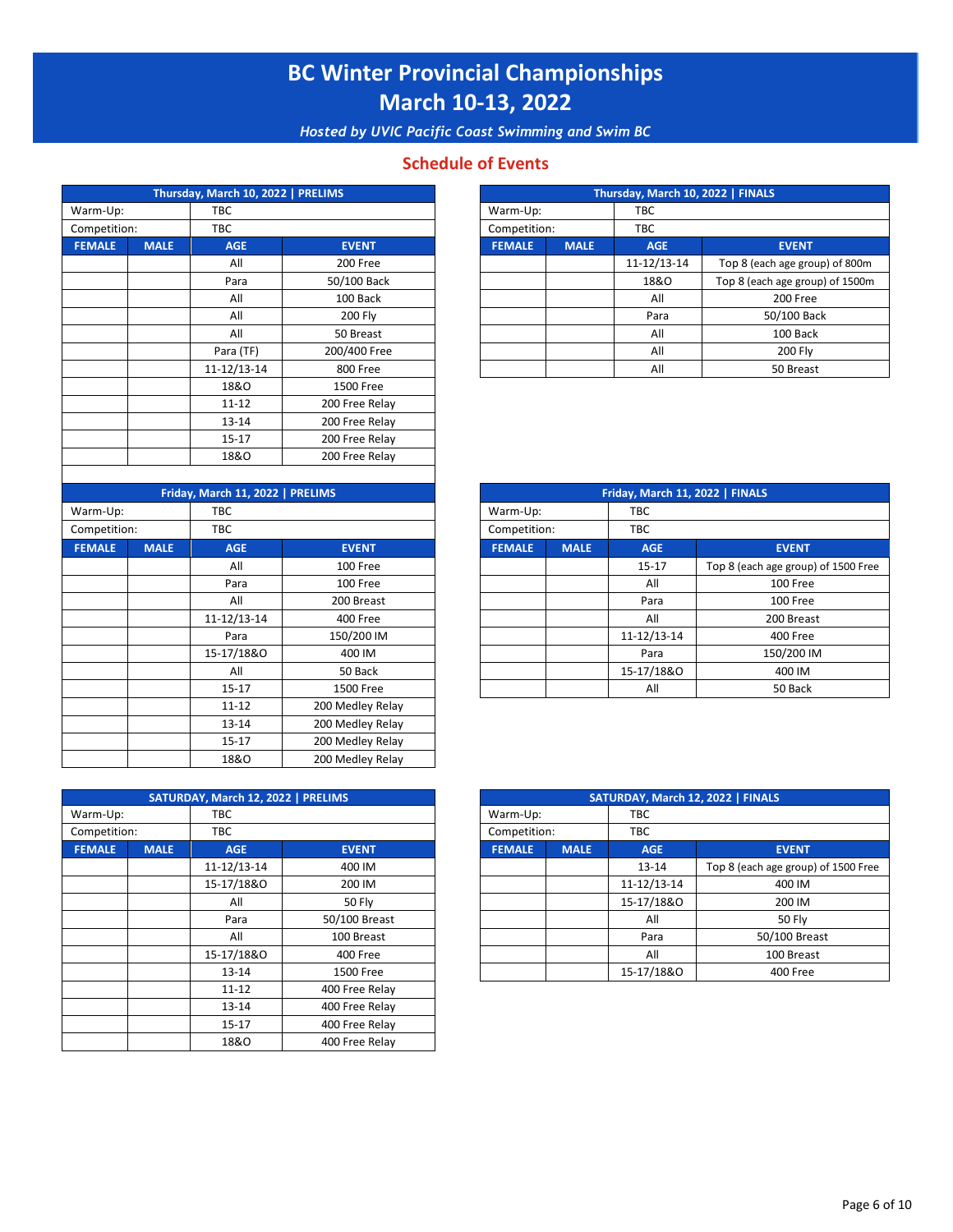*Hosted by UVIC Pacific Coast Swimming and Swim BC*

|                 |             | SUNDAY, March 13, 2022   PRELIMS |                |  |               |             | SUNDAY, March 13, 2022   FINALS |                       |
|-----------------|-------------|----------------------------------|----------------|--|---------------|-------------|---------------------------------|-----------------------|
| Warm-Up:<br>TBC |             |                                  |                |  | Warm-Up:      |             | <b>TBC</b>                      |                       |
| Competition:    |             | TBC                              |                |  | Competition:  |             | TBC                             |                       |
| <b>FEMALE</b>   | <b>MALE</b> | <b>AGE</b>                       | <b>EVENT</b>   |  | <b>FEMALE</b> | <b>MALE</b> | <b>AGE</b>                      | <b>EVENT</b>          |
|                 |             | All                              | 50 Free        |  |               |             | 15-17/18&0                      | Top 8 (each age gro   |
|                 |             | Para                             | 50 Free        |  |               |             | $11 - 12$                       | Top 8 (each age group |
|                 |             | All                              | 200 Back       |  |               |             | All                             | 50 Free               |
|                 |             | All                              | 100 Fly        |  |               |             | Para                            | 50 Free               |
|                 |             | Para                             | 50/100 Fly     |  |               |             | All                             | 200 Bac               |
|                 |             | 11-12/13-14                      | 200 IM         |  |               |             | All                             | 100 Fly               |
|                 |             | 15-17/18&0                       | 800 Free       |  |               |             | All                             | 50/100 F              |
|                 |             | $11 - 12$                        | 1500 Free      |  |               |             | 11-12/13-14                     | 200 IM                |
|                 |             | Open                             | 800 Free Relay |  |               |             |                                 |                       |

|            |             | SUNDAY, March 13, 2022   PRELIMS<br>SUNDAY, March 13, 2022   FINALS |  |               |             |             |                                     |  |
|------------|-------------|---------------------------------------------------------------------|--|---------------|-------------|-------------|-------------------------------------|--|
|            | <b>TBC</b>  |                                                                     |  | Warm-Up:      |             | <b>TBC</b>  |                                     |  |
|            | <b>TBC</b>  |                                                                     |  | Competition:  |             | <b>TBC</b>  |                                     |  |
| <b>ALE</b> | <b>AGE</b>  | <b>EVENT</b>                                                        |  | <b>FEMALE</b> | <b>MALE</b> | <b>AGE</b>  | <b>EVENT</b>                        |  |
|            | All         | 50 Free                                                             |  |               |             | 15-17/18&0  | Top 8 (each age group) of 800m      |  |
|            | Para        | 50 Free                                                             |  |               |             | $11 - 12$   | Top 8 (each age group) of 1500 Free |  |
|            | All         | 200 Back                                                            |  |               |             | All         | 50 Free                             |  |
|            | All         | <b>100 Flv</b>                                                      |  |               |             | Para        | 50 Free                             |  |
|            | Para        | 50/100 Fly                                                          |  |               |             | All         | 200 Back                            |  |
|            | 11-12/13-14 | 200 IM                                                              |  |               |             | All         | <b>100 Fly</b>                      |  |
|            | 15-17/18&0  | 800 Free                                                            |  |               |             | All         | 50/100 Fly                          |  |
|            | $11 - 12$   | 1500 Free                                                           |  |               |             | 11-12/13-14 | 200 IM                              |  |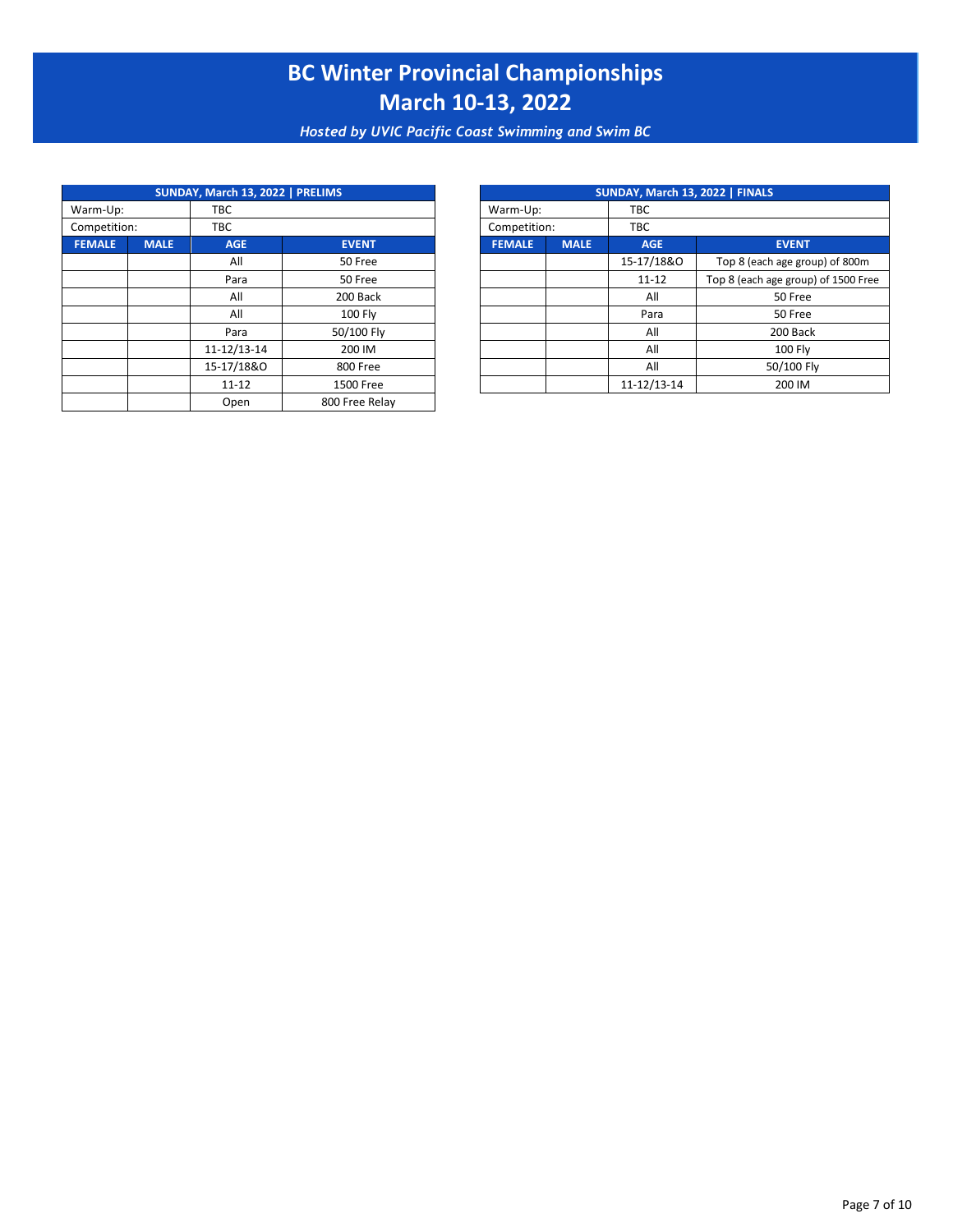*Hosted by UVIC Pacific Coast Swimming and Swim BC*



### **COMPETITION WARM-UP SAFETY PROCEDURES**

Meet Management for all sanctioned Swim BC swimming competitions must ensure the following safety procedures are applied. It is incumbent on coaches, swimmers, and officials to work together to comply with these procedures during all scheduled warm-up periods. Coaches are requested to encourage swimmers to cooperate with Safety Marshals.

#### **GENERAL WARM-UP:**

- Swimmers must enter the pool **FEET FIRST** in a cautious manner, entering from a start or turn end only and from a standing or sitting position.
- $\Box$  Running on the pool deck and running entries into the pool are prohibited.
- $\Box$  Meet Management may designate the use of sprint or pace lanes during the scheduled warm-up time. Any such lane usage must be communicated through a pre-competition handout or announcement and visible through on deck signage.
- **Swim BC recommends that**, where lane density exceeds 20 swimmers per lane SC or 40 swimmers per lane LC, Meet Management split warm-up to ensure a safe environment (swimmers per lane) exists (i.e. by club, gender or age). A split warm up must be communicated in some fashion prior to the start of warm-up. This can be through a pre-competition handout or email, a technical meeting, or a general announcement.
- $\Box$  Diving starts shall be permitted only in designated sprint lanes. Only one-way swimming from the start end of sprint lanes is permitted.
- Pools with backstroke starting ledges available may offer a designated lane for backstroke starts, at meet management's discretion. (This is not mandatory if not enough general lane space is available for the number of swimmers in the meet.)
- $\Box$  Notices or barriers must be placed on starting blocks to indicate no diving during warm-up.
- Pre-event training shall be managed by the coaches and will have sufficient lifeguards on deck. There will be no Safety Marshals in place during pre-event training.
- $\Box$  Safety Marshals will not be in place during the competition in warm-up/warm-down pools.

#### **EQUIPMENT:**

- Kick Boards, Pull-Buoys, Ankle Bands, and Snorkels are permitted for use in the main warm-up pool during warm-up.
- $\Box$  Hand paddles and flippers are permitted for use in a secondary warm-up pool only (where available), at meet management's discretion and recommended only for national events or senior competitions.
- $\Box$  At meet management's discretion and based on available space, the Meet Manager may permit use of tubing or cord assisted sprinting in designated lanes and during specific times of the warm-up only. It is recommended that this only be allowed in secondary warm-up pools as space allows. Coaches are responsible for equipment reliability and use. This is recommended only for national events or senior competitions.

#### **VIOLATIONS:**

*It is recognized that there is a level of interpretation and common sense that must be applied when applying these guidelines. Diving headfirst quietly into an empty pool at the start of warm-up is not the same as diving headfirst into a crowded lane. Judgment and context are required. This section is specific to diving violations and not equipment.*

- Swimmers witnessed by a Safety Marshal diving or entering the water in a dangerous fashion may be removed, by the Meet Referee, without warning from their first individual event following the warm-up period in which the violation occurred and the alternates in that event notified should that event be a final. They may also receive a verbal warning from the Safety Marshal. Swimmers receiving verbal warnings will have their names and clubs registered with the Meet Manager and should subsequent violations occur the swimmer may be removed by the Referee without warning from their first individual event as noted above.
- $\Box$  In the case of a second offense during the same competition the swimmer may be removed from the remainder of the competition by the Meet Referee.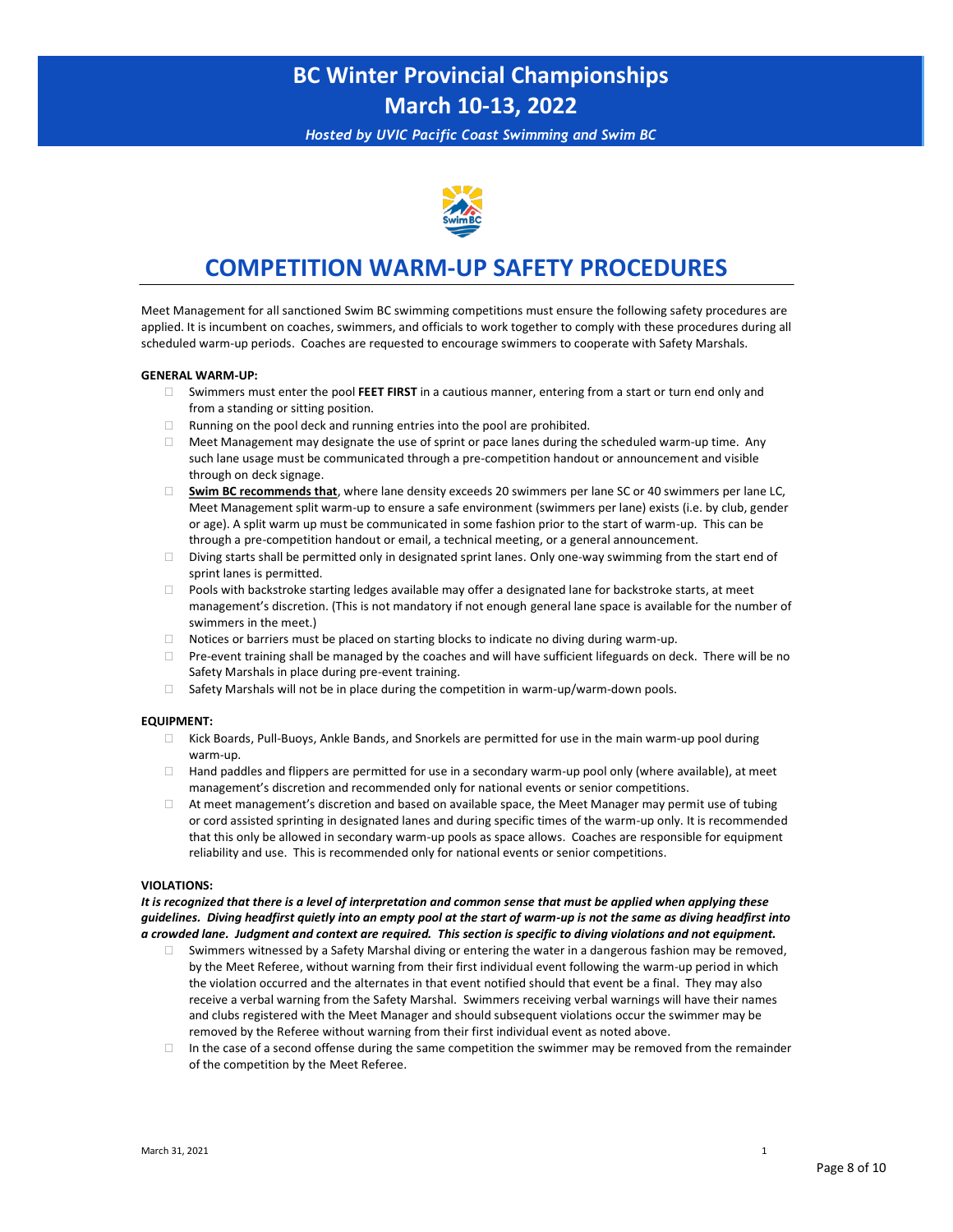*Hosted by UVIC Pacific Coast Swimming and Swim BC*



#### **SAFETY MARSHALS:**

The Safety Marshal is a trained position designated by Meet Management. Safety Marshals shall:

- $\Box$  Be visible by safety vest;
- $\Box$  Be situated at each end of the competition pool and when applicable, similarly situated in designated warm-up pools when pre-competition warm-ups are scheduled;
- $\Box$  Actively monitor all scheduled warm-up periods;
- Ensure participants comply with warm-up safety procedures and report violations to the Referee.

A minimum of 2 safety marshals are recommended for each of the 25m warm-up pools in use during short course competitions, and a minimum of 4 safety marshals are recommended for 50m warm-up pools in use during long course competitions.

Depending on the level of competition, Safety Marshals have a role to help work with coaches and swimmers to ensure a safe warm-up environment. This may include educating a younger swimmer on the procedures or communicating a concern to a coach.

Judgment, tact and confidence is required and therefore the Safety Marshal should ideally be a more experienced official.

#### **PARA SWIMMER NOTIFICATION:**

Coaches are requested to notify Meet Manager, prior to the meet, of any Para swimmers participating in warm-ups. Meet Management may designate a Para swimmer lane for warm-up when necessary.

The following statement must appear in all Swim BC sanctioned meet information and posted notices: **"SWIM BC COMPETITION WARM-UP SAFETY PROCEDURES WILL BE IN EFFECT AT THIS MEET."**